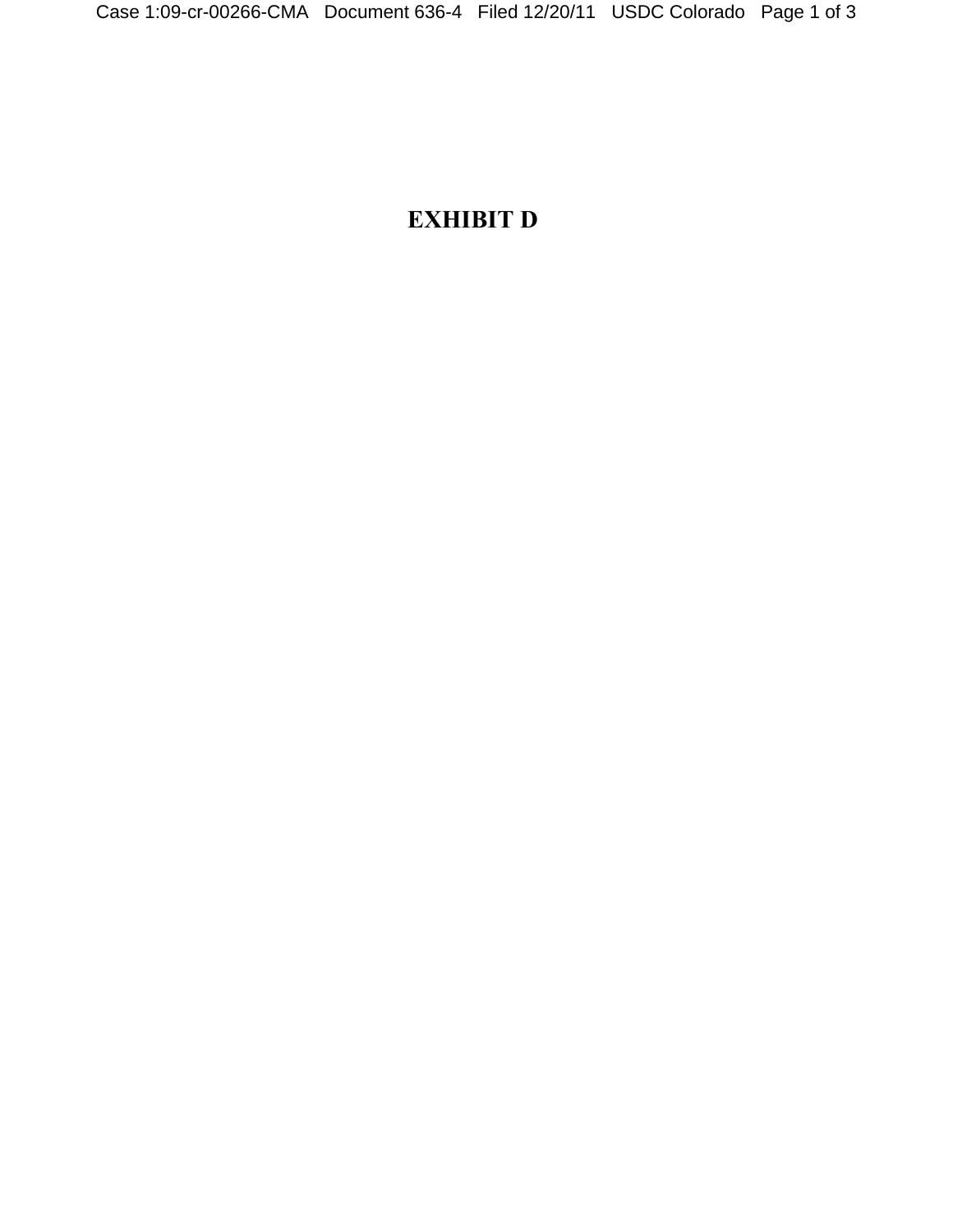| Subject: | 09CR266                                   |
|----------|-------------------------------------------|
| From:    | Gwendolyn M. Solomon (gms@solomonlaw.org) |
| To:      | yonenem@comcast.net;                      |
| Date:    | Monday, November 14, 2011 4:02 PM         |

Ms. Martinez,

I am writing this e-mail to reaffirm our conversation today regarding the transcript requests dated October 11, 2011 and October 12, 2011. I did receive the transcripts for those days and have reviewed the edited version. When I talked to you today, I requested a copy of the unedited version for those days. You advised that as you type (transcribe) the information is converted through case catalyst software. You advised that there is an unedited version available. However, once you provide an edited version you will not release/sell the unedited version available at your discretion. You further advised that there is no policy, requirement, or rule that governs this response it is at your discretion.

There were two attorneys present in the courtroom on October 11, 2011. I since have spoken with Ms. Hoard and she has advised that you could sell the unedited version for \$3.05 per page. I will on behalf of my clients seek legal recourse to receive a copy of the unedited version if it is not voluntarily delivered.

You may advise if the unedited version will be made available. Moreover, I will pick up a copy of the CD on Wednesday, after 1:30 p.m. Please have it available.

Good Day, Gwendolyn M. Solomon, Esq. P.O. Box 62654 Colorado Springs, CO 80962 (719) 287-4511 OFFICE (719) 268-0709 FAX gms@solomonlaw.org

## NOTICE OF CONFIDENTIALITY & DISCLAIMER

The information contained in this e-mail and any attachments is CONFIDENTIAL, may be ATTORNEY-CLIENT PRIVILEGED and/or ATTORNEY WORK PRODUCT and exempt from disclosure under applicable law, and is intended only for the use of the addressee. Any unauthorized use, disclosure, distribution, dissemination, or copying is strictly prohibited and may be unlawful. If you are not the intended